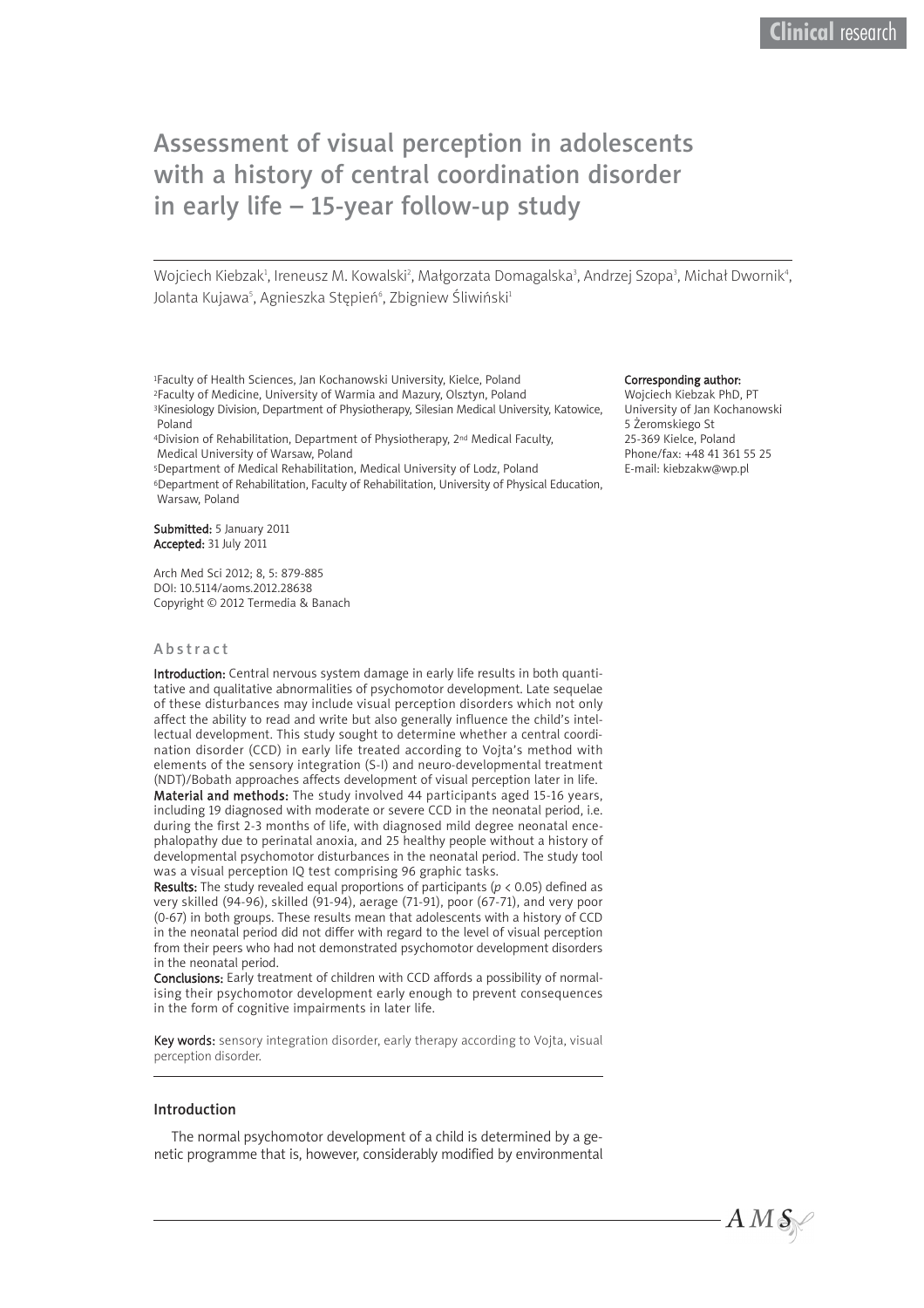influences [1-10]. The details of implementation of this programme are therefore liable to individual variation, for example with regard to the timeline of reaching consecutive developmental milestones or the individual sequences of motor skills acquisition. This individual ontogenetic path of development is closely related to the psychosomatic integrity of man. The development is most commonly described as a process of sensory integration and is reflected, among others, in the organisation of sensory inputs [11-17].

An especially convincing explanatory framework in this field is the theory of Jean Ayres, who presented a model of development of sensory integration (S-I). The process consists of four levels, with correlations including a marked association between the development of muscle tone and eyeball movement and coordination (S-I Level 1) and the sense of selfesteem, self-trust, and logical and abstract thinking (S-I Level 4) [1, 7, 8].

Nervous system damage results in both quantitative and qualitative deviations from normal psychomotor development [18]. This is when disturbances of integration processes become evident, initially as motor disturbances [19-25] but later also as disturbances in perception processes and behaviour [26-34]. Late sequelae of these disturbances may include visual perception disorders which not only affect the ability to read and write but also generally influence the child's intellectual development [35-38]. These disorders may adversely affect the process of concrete thinking and the development of directional and spatial orientation, causing specific difficulties in learning geography, geometry and foreign languages.

The most important disturbances of psychomotor development that adversely affect learning to read and write are disturbances of the development of postural reflexes in the neonatal period in the form of prolonged dominance of primitive reflexes with an accompanying delay or disturbance in the development of normal postural responses [39-47]. It is also now assumed that disturbances in the development of postural reflexes may impair higher cortical functions, in particular those related to education. However, they are viewed as signs of develop mental coordination disorder (DCD) [48-50]. The DCD is commonly regarded as a developmental abnormality and has been classified under DSM-IVP (APA 1994) [51]. Children with DCD demonstrate a diverse range of dysfunctions that can be classified into three areas of psychomotor development: gross motor skills, fine motor skills and pro-social behaviour. Gross motor skill disorder, presenting mainly as abnormalities of muscle tone and the development of postural responses, can be diagnosed in the early period of motor development. Such children show signs of central coordination

disorder (CCD) already in the first months of life, which according to the diagnostic approach of Vojta indicates disturbed development of postural responses [20, 21]. Some of those children go on to develop signs of infantile cerebral palsy (ICP) later in life, and some exhibit an apparent regression of these symptoms that will manifest again in later life, most frequently as impaired manual skills and disturbances of the development of manual and graphic functions, as well as disturbances of the development of visuomotor coordination and, consequently, visual analysis and synthesis [52]. Together, these abnormalities may contribute to dyslexia and disorders of lateralisation and visual perception and underlie learning difficulties and psychosocial problems [53-56]. This paper seeks to provide answers to the following questions:

- 1. Does therapy of central coordination disorder in early life according to Vojta with elements of the SI and NDT/Bobath methods influence the level of development of visual perception later in life?
- 2. Do the results of assessment of visual perception in adolescents with a history of early central coordination disorder treated according to Vojta with elements of the SI and NDT/Bobath method differ from those of their peers without developmental abnormalities in the neonatal period?

## Material and methods

The study involved 44 participants aged 15 and 16 years, including 19 (9 girls and 10 boys) diagnosed with moderate or severe CCD in the neonatal period, i.e. during the first 2-3 months of life, with diagnosed mild degree neonatal encephalopathy due to perinatal anoxia [57, 58] and 25 healthy people (12 girls and 13 boys) without a history of developmental psychomotor disturbances in the neonatal period. The first group was an experimental group (group A), and the second group (group B) was a control group. All members of the experimental group had received a diagnosis of CCD and subsequently undergone therapy according to Vojta with elements of the S-I and NDT methods until their psychomotor development returned to normal (after a mean of 10 months of therapy). In the period from the end of therapy to the time of the IQ test no therapy was applied. The assessment tool was a visual perception IO test based on Raven's Matrices, and that comprised 96 graphic tasks to be completed in 50 min [59]. Each task was based on logically matching one of 5 suggested items as the missing element of a picture.

# Statistical analysis

Statistical analysis to assess the results of the IQ test involved the  $\gamma^2$  test, Pearson's C, Student's *t* test, calculation of the discriminating power of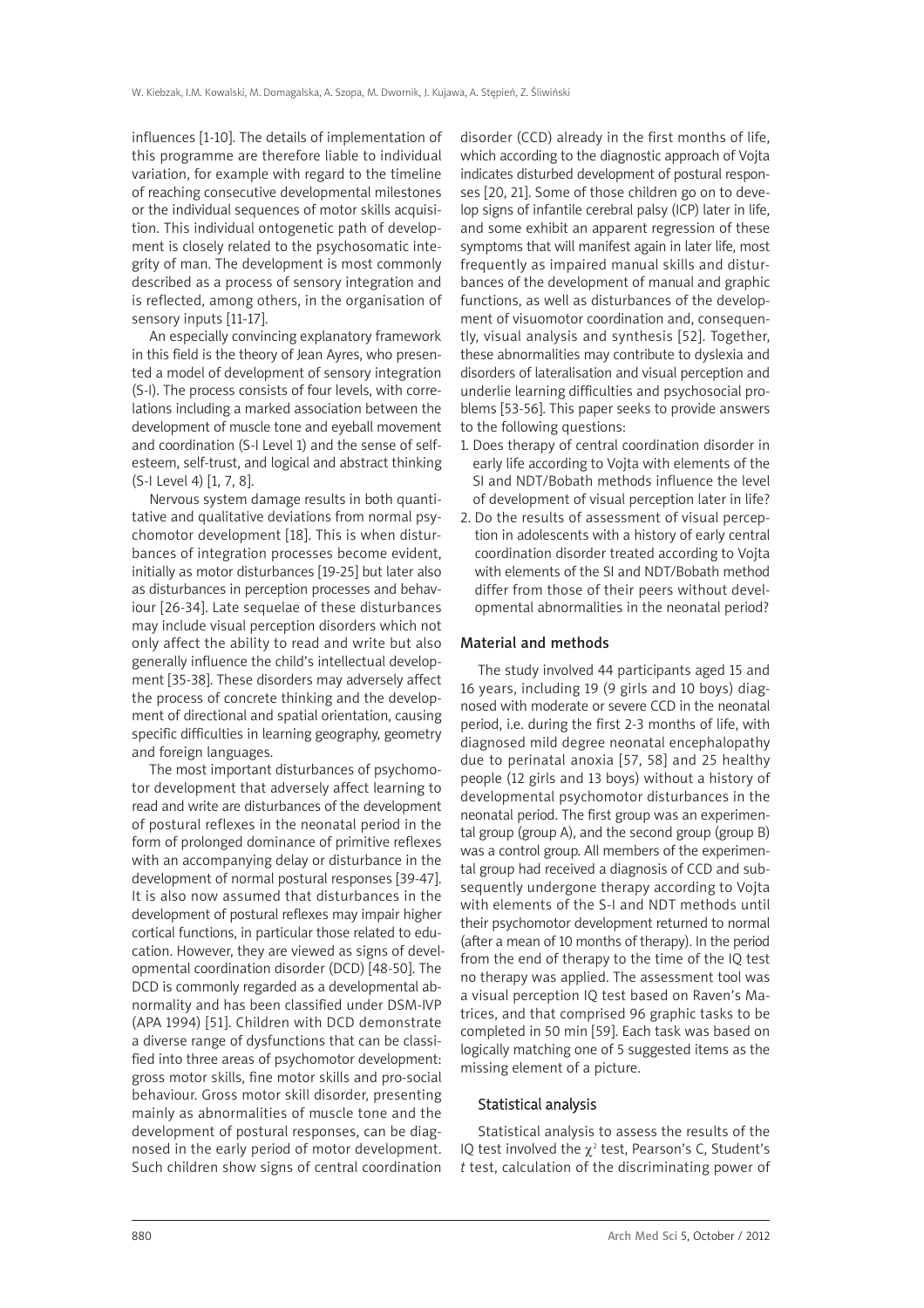| Class          | Class       | Centre                           | Deviation                                     | Standardised            | Yvalue | Number         |                   |                                              |
|----------------|-------------|----------------------------------|-----------------------------------------------|-------------------------|--------|----------------|-------------------|----------------------------------------------|
|                | interval    | of class<br>interval<br>$x_{ko}$ | from<br>the centre<br>$X_k = X_{k0} - X_{sr}$ | result<br>$Z = X_k / S$ |        | Expected<br>fs | Obtained<br>$f_o$ | Decision                                     |
| $\mathbf{1}$   | $[36-41]$   | 38.5                             | $-40.61$                                      | $-2.69$                 | 0.0107 | 0.08           | 1                 |                                              |
| $\overline{2}$ | $[42 - 47]$ | 44.5                             | $-34.61$                                      | $-2.30$                 | 0.0283 | 0.21           |                   |                                              |
| 3              | $[48-53]$   | 50.5                             | $-28.61$                                      | $-1.90$                 | 0.0656 | 0.50           | 1                 |                                              |
| 4              | $[54-59]$   | 56.5                             | $-22.61$                                      | $-1.50$                 | 0.1295 | 0.98           |                   |                                              |
| 5              | $[60-65]$   | 62.5                             | $-16.61$                                      | $-1.10$                 | 0.2178 | 1.65           | $\mathbf{1}$      | $\chi^2$ = 26.014 > 21.666 <sub>0.01.9</sub> |
| 6              | $[66 - 71]$ | 68.5                             | $-10.61$                                      | $-0.70$                 | 0.3122 | 2.36           | 2                 | $H_0$ rejected                               |
| $\overline{7}$ | $[72 - 77]$ | 74.5                             | $-4.61$                                       | $-0.31$                 | 0.3802 | 2.88           | 1                 |                                              |
| 8              | $[78-83]$   | 80.5                             | 1.39                                          | 0.09                    | 0.3973 | 3.01           | 3                 |                                              |
| 9              | $[84-89]$   | 86.5                             | 7.39                                          | 0.49                    | 0.3538 | 2.68           | 3                 |                                              |
| 10             | $[90-95]$   | 92.5                             | 13.39                                         | 0.89                    | 0.2684 | 2.03           | $\overline{7}$    |                                              |

|  |  |  |  |  | Table I. Best-fit curve data for the experimental group (A) |  |
|--|--|--|--|--|-------------------------------------------------------------|--|
|--|--|--|--|--|-------------------------------------------------------------|--|

Table II. Best-fit curve data for the control group (B)

| Class          | Class       | Centre                           | Deviation                                     | Standardised          | Yvalue | Number         |                   |                                       |
|----------------|-------------|----------------------------------|-----------------------------------------------|-----------------------|--------|----------------|-------------------|---------------------------------------|
|                | interval    | of class<br>interval<br>$x_{ko}$ | from<br>the centre<br>$X_k = X_{k0} - X_{sr}$ | result<br>$z = x_k/s$ |        | Expected<br>fs | Obtained<br>$f_o$ | Decision                              |
| $\mathbf{1}$   | $[36 - 41]$ | 38.5                             | $-39.38$                                      | $-2.70$               | 0.0104 | 0.11           | 1                 |                                       |
| $\overline{2}$ | $[42 - 47]$ | 44.5                             | $-33.38$                                      | $-2.29$               | 0.0290 | 0.30           | $\mathbf{1}$      |                                       |
| 3              | $[48-53]$   | 50.5                             | $-27.38$                                      | $-1.88$               | 0.0681 | 0.70           | $\circ$           |                                       |
| 4              | $[54-59]$   | 56.5                             | $-21.38$                                      | $-1.47$               | 0.1354 | 1.39           | $\circ$           |                                       |
| 5              | $[60-65]$   | 62.5                             | $-15.38$                                      | $-1.06$               | 0.2274 | 2.34           | 3                 | $\chi^2 = 16.205 > 15.987_{0.10; 10}$ |
| 6              | $[66 - 71]$ | 68.5                             | $-9.38$                                       | $-0.64$               | 0.3250 | 3.35           |                   | $H_0$ rejected                        |
| $\overline{7}$ | $[72-77]$   | 74.5                             | $-3.38$                                       | $-0.23$               | 0.3885 | 4.00           | 3                 |                                       |
| 8              | $[78-83]$   | 80.5                             | 2.62                                          | 0.18                  | 0.3925 | 4.04           | 5                 |                                       |
| 9              | $[84-89]$   | 86.5                             | 8.62                                          | 0.59                  | 0.3352 | 3.45           | 6                 |                                       |
| 10             | $[90-95]$   | 92.5                             | 14.62                                         | 1.00                  | 0.2419 | 2.49           | $\overline{4}$    |                                       |
| 11             | $[96-101]$  | 98.5                             | 20.62                                         | 1.42                  | 0.1455 | 1.50           | 1                 |                                       |

the task  $(r_d)$ , task difficulty coefficient  $(T)$ , and a structural index.

## Results

Assessment of the responses to the IQ test began by determining the natural distribution of the responses by analysing the best-fit curve. The fit of the empirical data with the normal distribution was verified with the chi-squared test. The best-fit curve results are given in Tables I and II. The bestfit curves are presented in Figure 1.

The figure indicates that the IQ test turned out to be relatively easy for all participants as the curve peaks are shifted to the right relative to the axis of



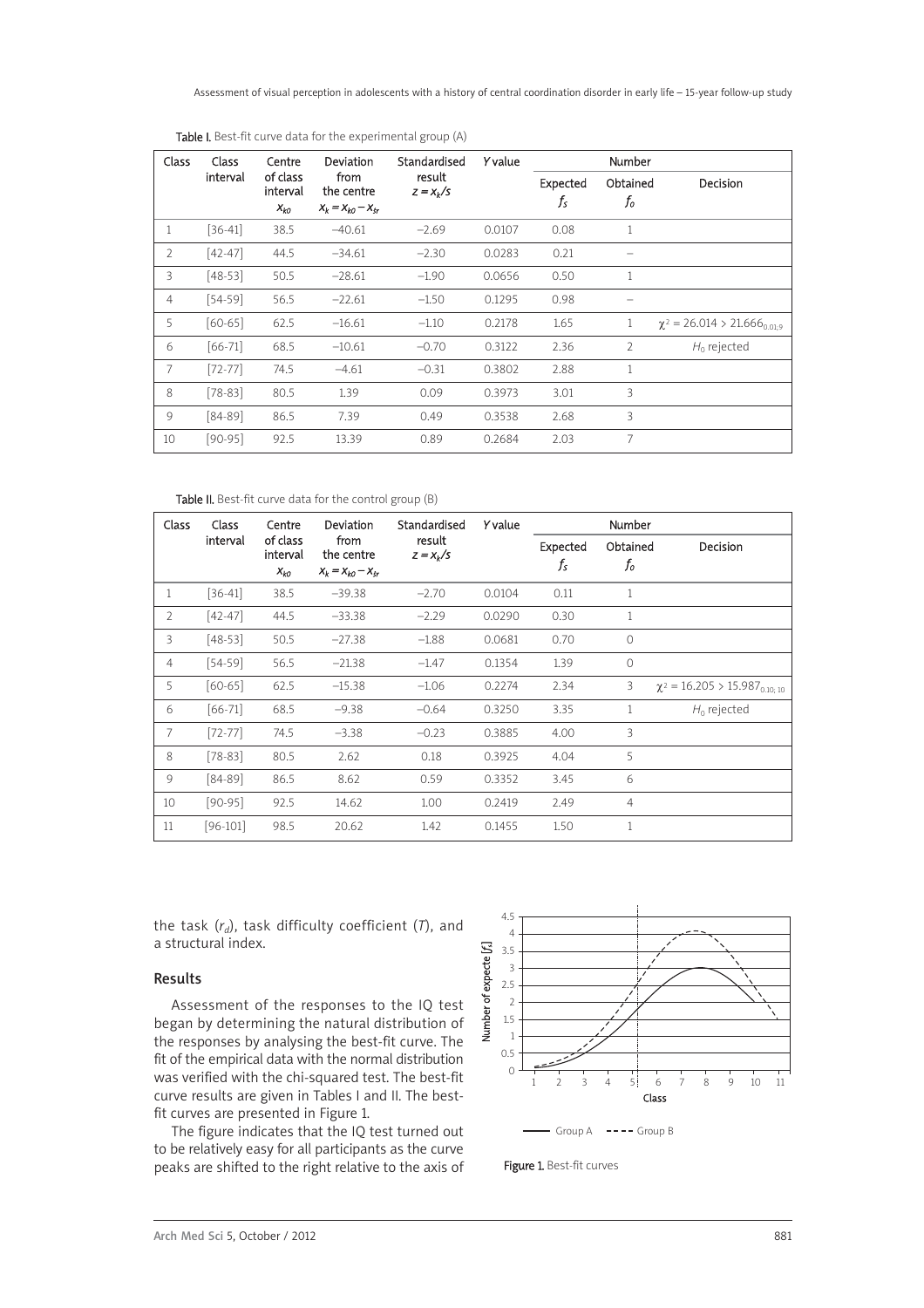Table III. Discriminating power of tasks

| Index          |    | Number of test tasks | Structure index                      |  |
|----------------|----|----------------------|--------------------------------------|--|
|                |    |                      |                                      |  |
| $r_d \geq 0.2$ | 59 | 46                   | $1.88 > 1.645_{0,10}$ H <sub>0</sub> |  |
|                | 96 | 96                   | rejected                             |  |

symmetry of the distribution and are different from one another. The null hypothesis  $(H_0)$  was rejected for both populations since the curves did not meet the criteria for a normal distribution (for the experimental group:  $\chi^2$  = 26.014 >  $\chi^2_{0.01;9}$  = 21.665; for the control group:  $\chi^2 = 16.205 > \chi^2_{0.10; 10} = 15.987$ ). A comparison of the above correlations shows that only 1% of the experimental group did not differ from the normal distribution, compared to 10% of the control group. On this basis, it was assumed that the results of the IQ perception skills test concerned only the two study populations and could not be generalised.

An analysis of the statistical significance of the mean differences in results between the experimental and control groups using Student's *t* test (*t* = 0.266  $> t_{0.80:42} = 0.255$ ) led to the rejection of the null hypothesis at 80% confidence, which meant that 80% of the populations of both groups did not differ from one another. In order to analyse the discriminating power of the task, an index of the discriminating power  $r_d$  was calculated. The results in Table III show that the number of test tasks meeting the normal limit  $r_d \geq 0.2$  was considerably higher for the participants in the experimental group. These re sults are shown in Table III.

Table V. Determination of participant skill level

| Skill level description | Scoring intervals |             |
|-------------------------|-------------------|-------------|
|                         | Group A           | Group B     |
| Very skilled            | $(94 - 96)$       | $(92 - 96)$ |
| Skilled                 | $(91 - 94)$       | $(90 - 92)$ |
| Average                 | $(71 - 91)$       | $(71 - 90)$ |
| Poor                    | $(67 - 71)$       | $(66 - 71)$ |
| Very poor               | $(0 - 67)$        | $(0 - 66)$  |

Table IV. Task difficultv

| Task           | Intervals<br>of difficulty<br>index | Number<br>of test<br>tasks |    | Structure index                                  |
|----------------|-------------------------------------|----------------------------|----|--------------------------------------------------|
|                |                                     | А                          | B  |                                                  |
| Very difficult | $[0 - 0.2]$                         |                            |    |                                                  |
| Difficult      | $[0.2 - 0.4]$                       |                            |    |                                                  |
| Average        | $[0.4 - 0.6]$                       | 6                          | 8  | $0.56 < 0.674_{0.50}$ H <sub>0</sub><br>accepted |
| Easy           | $[0.6 - 0.8]$                       | 35                         | 25 | $1.56 > 1.282_{0.20} H_0$<br>rejected            |
| Very easy      | $[0.8 - 1.0]$                       | 55                         | 63 | $1.19 > 1.036_{0.30}$ H <sub>0</sub><br>rejected |
|                | N                                   | 96                         | 96 |                                                  |

The significance of this difference was examined with the index of structure. Hypothesis  $H_0$  was rejected at the confidence level of  $p = 0.10$ . There were more discriminating tasks in the experimental vs. the control group (59  $>$  46), which meant that the perception test tasks differentiated the experimental group to a greater extent.

The task difficulty index (*T*) showed with 80% confidence that there were more easy test tasks in the experimental vs. the control group  $(35 > 25)$ (Table IV). The number of very easy test tasks was higher in the control group than in the experimental group, which was ascertained with 70% confidence  $(55 < 63)$ . The above statements clearly show that the respective test profiles of the groups primarily depended on easy and very easy tasks of the visual perception test. This was also confirmed by the best-fit curve graphs. Since the best-fit curves (Figure 1) were similar to the normal curve, a characterisation of the perceptual abilities of the participants was attempted. These results are shown in Table V.

For the analysis of significance of differences between particular perception skills in both the experimental and control groups, ranges were assumed based on the test results in the experimental group. The data are shown in Table VI.

Table VI. Significance of correlations between individual perceptual skills of the participants in both the experimental group (A) and the control group (B)

| Skill level  | Scoring intervals | Number of participants |    | $\chi^2$                 | Pearson's C | $\mathsf{C}_{\mathsf{stand}}$ |
|--------------|-------------------|------------------------|----|--------------------------|-------------|-------------------------------|
| description  |                   | A                      | B  |                          |             |                               |
| Very skilled | $(94 - 96)$       |                        |    |                          |             |                               |
| Skilled      | $(91 - 94)$       | $\mathcal{P}$          |    |                          |             |                               |
| Average      | $(71 - 91)$       | 11                     | 17 | $1.668 < 1.704_{0.79:4}$ | 0.19        | 0.21                          |
| Poor         | $(67 - 71)$       | $\mathcal{P}$          |    |                          |             |                               |
| Very poor    | $(0 - 67)$        | 3                      | 5  | $H_0$ accepted           |             | Convergence steady            |
|              | Ν                 | 19                     | 25 |                          |             |                               |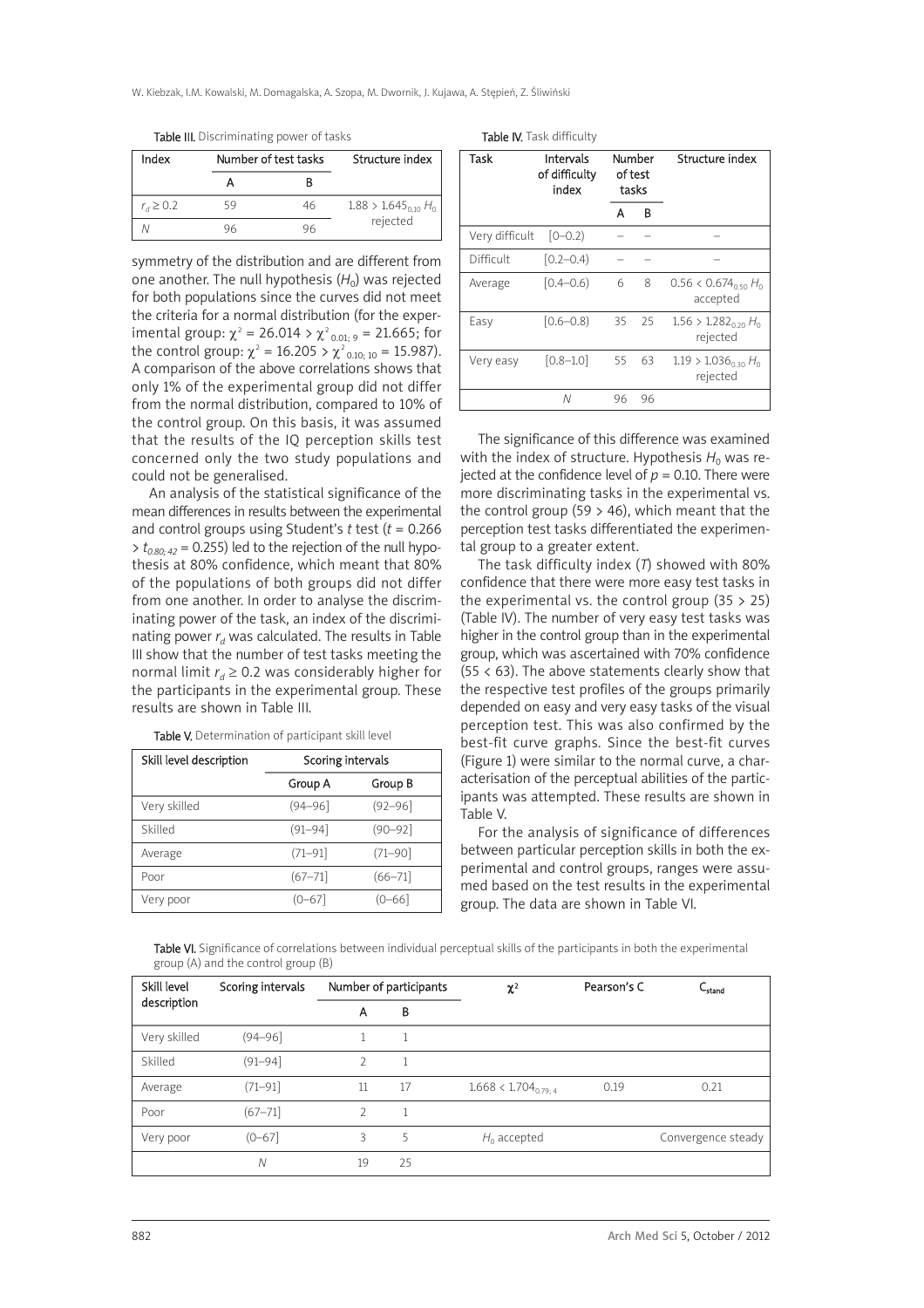Significance was verified with the  $\chi^2$  test. The following figures were obtained:  $\chi^2 = 1.668 < \chi^2_{0.79; 4} =$ = 1.704. Thus the null hypothesis was accepted with almost 80% confidence. The fit between results was certain, estimated on the basis of the contingency measure (Pearson's C) and a model specifying the maximum values of Pearson's C for different degrees of freedom. This result was the same as that obtained in the analysis of significance of differences in means between the experimental and control group (*t* test statistic). The proportions of participants classified as very skilled, skilled, poor and very poor were balanced in both groups (Table VI).

#### **Discussion**

The role of visual perception in an individual's psychomotor development and the need to include this perceptual modality in the diagnostic work-up has been stressed by the authors of all currently popular diagnostic systems [60]. These authors attach considerable importance in the diagnosis of central coordination disorder, among other factors, to assessment of the distribution of muscle tone, postural responsiveness and visuomotor coordination.

The theory positing a hierarchy of levels of sensory integration assumes a correlation between logical thinking (level IV) and proper development of muscle tone, development of reflex postural activity (level I), development of visuomotor coordination (level II), and development of the ability to identify shapes in space (level III) [1, 7, 8]. It seemed very interesting to find out whether disturbed development of muscle tone and reflex postural activity in early life, typical features of CCD, would influence the development of visual perception as assessed in adolescence. It also appeared interesting to determine whether these results would differ from those achieved by adolescents of the same age without a history of developmental disorders.

Many studies have confirmed that the persistence of primitive postural reflexes beyond the sixth month of life and the absence of or delay in the development of proper postural responses are reliable indicators of neurological disorders that in turn can affect both motor and mental development. A study by Blythe (1979) of a group of 54 children with known dyslexia who underwent several standard neurological tests to assess any abnormalities of the development of postural responses showed that the persistence of primitive reflexes and absence of normal postural responses were significantly associated with signs of dyslexia in these children [61, 62].

A study by Wilkinson of 28 boys and 35 girls aged between 7.7 and 8.6 years from four different primary schools involved simultaneous assessment of the activity of primitive reflexes (using standard neurological tests), a wide range of motor abilities (Achievement Test) and the level of intelligence

(Non-Reading Intelligence Test). The results showed that disturbed development of postural responses contributed significantly to problems at school and inadequate school achievement [63]. In turn, a study by O'Dell and Cook unequivocally confirmed that disturbed development of postural responses is a significant factor among children with dyslexia, attention deficit disorder (ADD) and attention deficit hyperactivity disorder (ADHD) [64].

The results of the present study, however, showed that the proportions of participants classified as very skilled, skilled, poor and very poor were similar between the groups. These data mean that the level of visual perception in the adolescents with a history of CCD in the neonatal period was not different from that of their peers without a history of such disturbances.

It should doubtless be assumed that disturbances of early postural responses affect the acquisition and automatisation of more complex higherorder skills. Immature adaptive postural mechanisms not only impair postural and motor development but also disturb the child's ability to express his or her intelligence in all tasks dependent on motor skills, such as reading and writing, which in turn are essential for all education. Their early signs, examples of which undoubtedly include disturbances of the development of reflexes and postural responses, can, however, be detected early enough (early detection) to allow early appropriate rehabilitation (early intervention) so that motor development can be normalised before disorganised development of other spheres occurs [65]. It may be supposed that early institution of therapy according to Vojta (supplemented with elements of the NDT/Bobath and S-I methods), which aims primarily at normalising the development of muscle tone and postural responses, enabled the children with a history of moderate or severe CCD to achieve optimal developmental potential. The accomplishment of this goal is made possible through, most importantly, monitoring the diagnostic and therapeutic process, following established management procedures, and patient empowerment [66, 67].

Similar results have been published by Thiesen-Hutter, who demonstrated lack of differences in the domains of aggressiveness, fearfulness, shyness, neurotic tendencies, independence and maturity between 88 children rehabilitated according to Vojta and 88 matched healthy controls.

In conclusion, the integrity of results of the 15-year follow-up forms the basis for the following conclusions:

1. Early therapy according to Vojta with elements of the S-I and NDT/Bobath methods in children with central coordination disorder affords a possibility of normalising their motor development and avoiding later consequences in the form of cognitive impairments.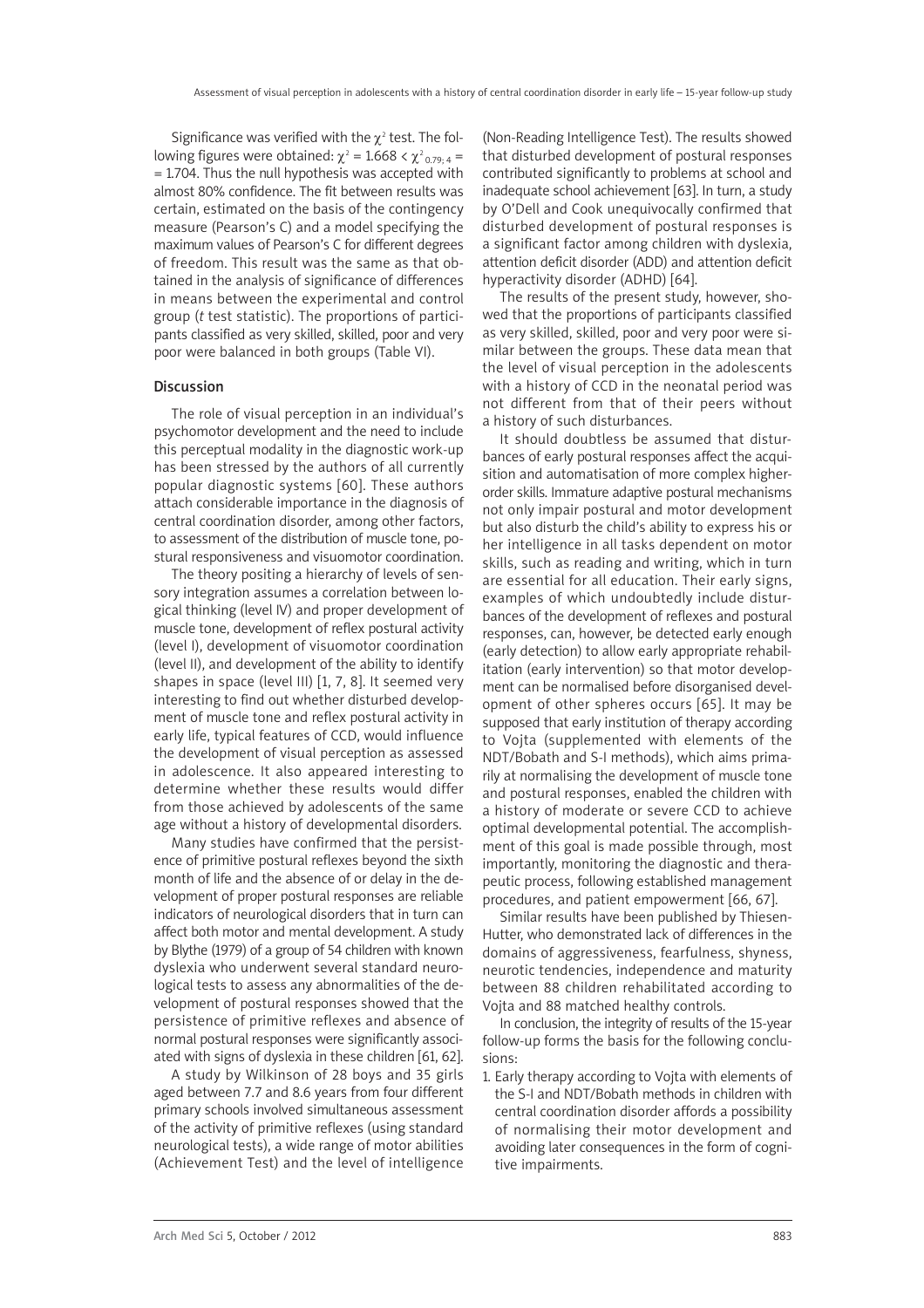2. Adolescents with a history of CCD in the neonatal period who were rehabilitated according to Vojta's method with elements of the SI and NDT methods did not differ with regard to the level of visual perception from their peers who had not demonstrated psychomotor development disorders in the neonatal period.

## Acknowledgments

Thanks for Michał Kosztołowicz PhD for methodology support.

#### References

- 1. Ayres J. Sensory Integration and the Child. Los Angeles: Western Psychological Services; 1979.
- 2. Hadders-Algra M. The neuronal group selection theory: a framework to explain variation in normal motor development. Dev Med Child Neurol 2000; 42: 566-72.
- 3. Hadders-Algra M. The neuronal group selection theory: promising principles for understanding and treating developmental motor disorders. Dev Med Child Neurol 2000; 42: 707-15.
- 4. Johansson B. Brain plasticity and stroke rehabilitation. The Willis lecture. Stroke 2000; 31: 223-30.
- 5. Kossut M. Plasticity of the barrel cortex neuron. Prog Neurobiol 1992; 39: 389-422.
- 6. Kossut M. Effects of sensory deprivation upon a single cortical vibrissal column: a 2DG study. Exp Brain Res 1992; 90: 639-42.
- 7. Ayres J. Improving academic scores through sensory integration. J Learn Disabil 1972; 5: 338-343.
- 8. Ayres J. Sensory integration and learning disorders. Los Angeles (CA): Western Psychological Services; 1973.
- 9. Cramer S, Chopp M. Recovery recapitulates ontogeny. Trends Neurosci 2000; 23: 265-71.
- 10. de Graaf-Peters VB, Hadders-Algra M. Ontogeny of the human central nervous system: what is happening when? Early Hum Dev 2006; 82: 257-66.
- 11. Koch C, Segev I. The role of single neurons in information processing. Nat Neurosci 2000; 3: 1171-7.
- 12. Stein BE, Perrault TJ Jr, Stanford TR, Rowland BA. Postnatal experiences influence how the brain integrates information from different senses. Front Integr Neurosci 2009; 3: 21.
- 13. Miller LJ, Nielsen DM, Schoen SA, Brett-Green BA. Perspectives on sensory processing disorder: a call for translational research. Front Integr Neurosci 2009; 3: 22.
- 14. Kratz SV. Sensory integration intervention: historical concepts, treatment strategies and clinical experiences in three patients with succinic semialdehyde dehydrogenase (SSADH) deficiency. J Inherit Metabol Dis 2009; 32: 353-60.
- 15. Fan J, Gu X, Guise KG, et al. Testing the behavioral interaction and integration of attentional networks. Brain Cogn 2009; 70: 209-20.
- 16. Bundy AC, Lane SJ, Fisher AG, Murray EA. Sensory Integration: theory and Practice. 2<sup>nd</sup> ed. 2002. Philadelphia: F.A. Davis; 2002;
- 17. Schaaf RC, Miller LJ. Occupational therapy using a sensory integrative approach for children with developmental disabilities. Ment Retard Dev Disabil Res Rev 2005; 11: 143-8.
- 18. Zygmunt A, Stanczyk J. Methods of evaluation of autonomic nervous system function. Arch Med Sci 2010; 6: 11-8.
- 19. Bobath K. The normal postural reflex mechanism and its deviation in children with cerebral palsy. Physiotherapy 1971; 57: 515-25.
- 20. Vojta V. Early diagnosis and therapy of cerebral movement disorders in childhood. C. Reflexogenous locomotion – reflex creeping and reflex turning. C2. Its use in 207 risk children. Analysis of the final results. Z Orthop Ihre Grenzgeb 1973; 111: 292-309.
- 21. Vojta V. Early management of children with cerebral palsy hazards. Analysis of final results. Monatsschr Kinderheilkd 1973; 121: 271-3.
- 22. Sadowska L, Gomulska K, Krefft A, Gomulska K, Mysłek-Prucnal M. Early synthetic diagnostics of cerebral palsy in children at risk treated with neurodevelopmental method. Fizjoter Pol 2006; 5: 134-42.
- 23. Köng E. Early detection of cerebral motor disorders. In: Fossberg H, Hirschberg H, editors. Movement disorders in children. Basel: Med Sport Science Karger; 1992. p. 80-5.
- 24. Sadowska L. Vaclav Vojta's neurokinesiological concept for the diagnosis and therapy of children with disturbances of motor development. Ortop Traumatol Rehabil 2001; 3: 519-26.
- 25. Banaszek G. Vojta's method as the early neurodevelopmental diagnosis and therapy concept. Przegl Lek 2010; 67; 67-76.
- 26. Prechtl HFR. Qualitative changes of spontaneous movements in fetus and preterm infant are a marker of neurological dysfunction. Early Hum Dev 1990; 23: 151-8.
- 27. Prechtl HFR, Bos AF, Cioni G, et al. Spontaneous motor activity as a diagnostic tool. Demonstration video. London: The GM Trust; 1997.
- 28. Hopkins B, Prechtl HFR. A qualitative approach to me development of movement during early infancy. In: Prechtl HFR editior. Continuity of neural function from prenatal to postnatal life. Oxford: Blackwell; Clin Dev Med; 1984.
- 29. Prechtl HF, Einspieler C, Cioni G, Bos AF, Ferrari F, Sontheimer D. An early marker for neurological deficits after perinatal brain lesions. Lancet 1997; 349: 1361-3.
- 30. Ferrari F, Prechtl HF, Cioni G, et al. Posture, spontaneous movements, and behavioural state organisation in infants affected by brain malformations. Early Hum Dev 1997; 50: 87-113.
- 31. Imamura S, Sakuma K, Takahashi T. Follow-up study of children with cerebral coordination disturbance (CCD, Vojta). Brain Develop 1983; 5: 311-4.
- 32. Schmuckler MA, Jewell DT. Infants' visual-proprioceptive intermodal perception with imperfect contingency information. Dev Psychobiol 2007; 49: 387-98.
- 33. Nemeth D, Hallgató E, Janacsek K, Sándor T, Londe Z. Perceptual and motor factors of implicit skill learning. Neuroreport 2009; 20: 1654-8.
- 34. Chary C, Méary D, Orliaguet JP, David D, Moreaud O, Kandel S. Influence of motor disorders on the visual perception of human movements in a case of peripheral dysgraphia. Neurocase 2004; 10: 223-32.
- 35. Coleman R, Piek JP, Livesey DJ. A longitudinal study of motor ability and kinaesthetic acuity in young children at risk of developmental coordination disorder. Hum Mov Sci 2001; 20: 95-110.
- 36. American Psychiatric Association. Diagnostic and statistical manual of mental disorder: DSM-IV. 4<sup>th</sup> ed. Washington, DC: American Psychiatric Association; 1994.
- 37. Hadders-Algra M. Early brain damage and the development of motor behavior in children: clues for therapeutic intervention? Neural Plasticity 2001; 8: 31-49.
- 38. Sugihara T, Diltz MD, Averbeck BB, Romanski LM. Integration of auditory and visual communication information in the primate ventrolateral prefrontal cortex. J Neurosci 2006; 26: 11138-47.
- 39. Bobath K, Bobath B. Abnormal postural reflex activity caused by brain lesions. London: William Heineman; 1965.